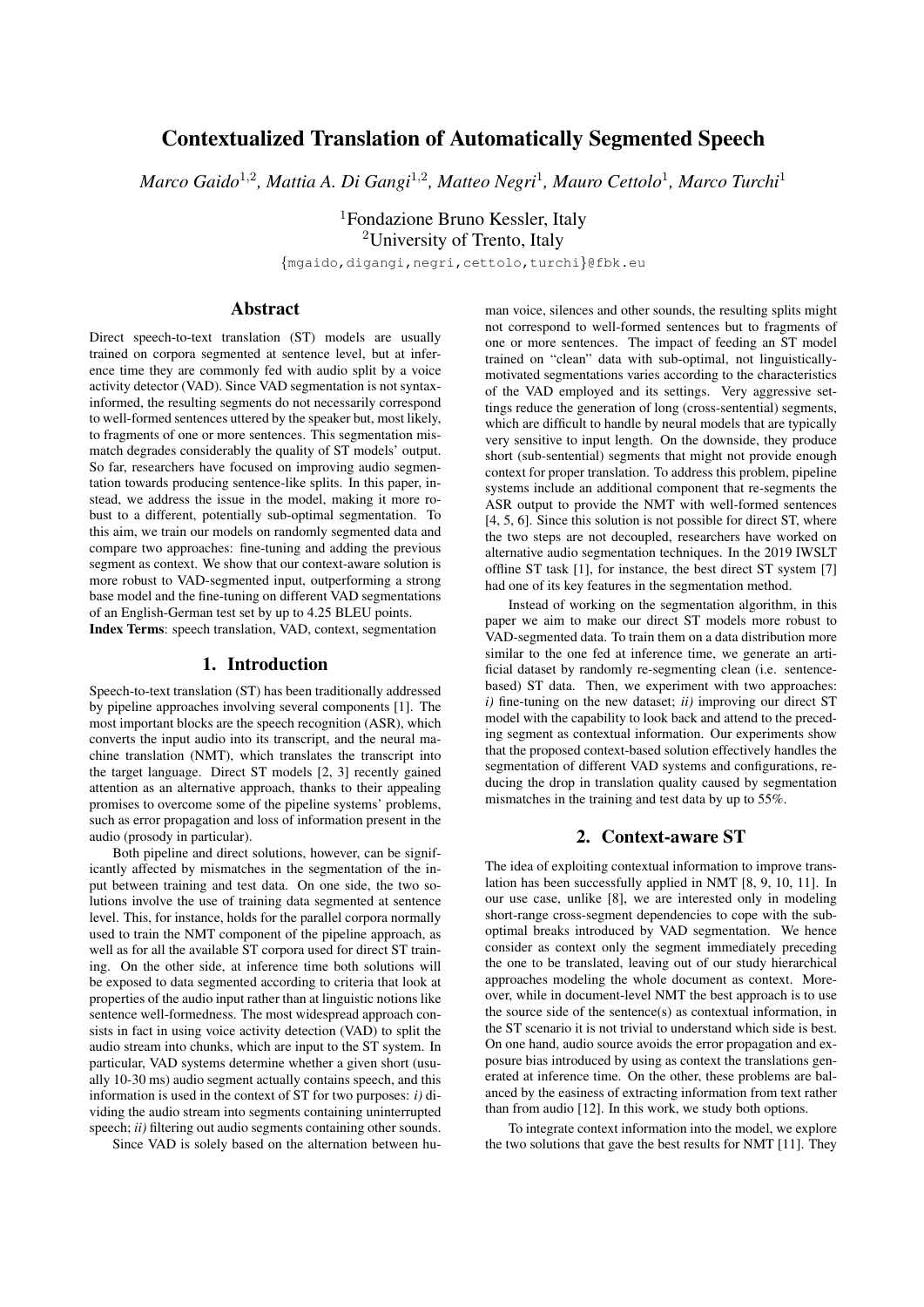respectively use sequential [9] and parallel [10] decoders. We also experimented with the integration of context information in the encoder [9], but the trainings were either very unstable (when using audio as context) or ineffective, eventually leading to worse results. For this reason, we do not consider this type of integration in the rest of the paper. Finally, supported by previous findings [11], we neither investigate the concatenation of the context with the current input [13], nor the combination of encoded representations of the two [14].

Our base model is an adaptation of Transformer [15]: its encoder is enhanced to take into account the characteristics of speech input by means of two 2D convolutional layers and a logarithmic distance penalty in its self-attention layers [16]. Both the sequential and the parallel decoder use a multi-encoder approach, with an additional encoder dedicated to the context information. However, they differ in the way this information is integrated into the base model. The context encoder is composed of Transformer encoder layers, but its input depends on the modality of the segment used as context, i.e. text or audio. When we use the generated translations as context, its tokens are converted into vectors with *word embeddings* (namely, we re-use the decoder embeddings), summed with *positional encoding* and then provided to the encoder Transformer layers. When we use the audio as context, the input audio features are first processed by the encoder of the base model and then passed to the context encoder [12].



Figure 1: *Sequential context integration.*

Sequential (Figure 1). In each decoder Transformer layer, an additional multi-head cross-attention sub-layer is introduced. It queries the output  $C_{out}$  of the context encoder using the output  $H_i$  of the *i*-th encoder cross-attention sub-layer. The result  $S_i$ of this operation is combined with  $H_i$  using a position-wise gating mechanism, before being fed to the feed-forward network  $FFN_i$ . Hence, the output of the *i*-th decoder layer  $D_i$  is:

$$
\lambda_i = \sigma(W_{hi} H_i + W_{si} S_i)
$$
 (1)

$$
D_i = \text{FFN}_i(\lambda_i H_i + (1 - \lambda_i) S_i)
$$
 (2)

Parallel (Figure 2). In each decoder Transformer layer, the output of the self-attention sub-layer is used as query for both the encoder cross-attention and the context cross-attention defined in the same way as in the previous case. The outputs of these two sub-layers are then combined using the position-wise gating mechanism described in Eq.(2).

To avoid over-relying on the context, we add a regularization on the context gate. Our regularization is slightly different from the one proposed by [17]: we always penalize the context



Figure 2: *Parallel context integration.*

information, so that the model will use it only when it is strictly needed. With the regularization factor, the resulting loss is:

$$
\mathcal{L}' = \mathcal{L} + \alpha \sum_{i=0}^{N_d} (1 - \lambda_i)
$$
 (3)

# 3. Experimental settings

#### 3.1. Clean and artificial data

Our base models are trained and evaluated on English-German data drawn from the MuST-C corpus, the largest ST dataset currently available [18]. MuST-C comprises 234K samples (corresponding to about 408 hours of speech) divided into training  $(229K)$ , validation  $(1.5K)$  and test sets  $(3.5K)$ .

To cope with segmentation mismatches between the clean data used for training and the VAD-processed ones handled at inference time, we generate an automatic re-segmentation of the MuST-C training and validation set. The re-segmentation starts by picking a random (with uniform distribution) *split word* for each sample in the original English transcripts. Each fragment spanning from a *split word* to the word before the next *split word* becomes a segment of the new training set and the preceding fragment becomes its context. We extract the audio corresponding to each resulting transcript by leveraging word alignments computed with Gentle.<sup>1</sup> Then, we retrieve the corresponding translations using word alignments generated with fast align [19]. In case of missing alignments (either with the audio or with the translation), the sample is discarded. The resulting training dataset contains 225K samples (4K less than the original), while the validation set size is almost unchanged.

A manual check on a sample of the produced aligned segments revealed that about 96% of them are acceptable. The most frequently observed issue is that some translations contain 1-2 words more than the optimum, mostly due to the lack of some word alignments and to word-reordering. This leads to the presence of overlapping words between the context and the target German references in 25% of the samples. In early experiments, this caused model instability at inference time because models learnt to copy the final context words, up to producing nonsensical sequences of repeated tokens. We solved the issue by filtering out the overlapping words from the context.

#### 3.2. VAD and segmentation

As we want our systems to be robust to different VAD outputs, we test our models on two different open source VAD tools:

<sup>1</sup>https://github.com/lowerquality/gentle/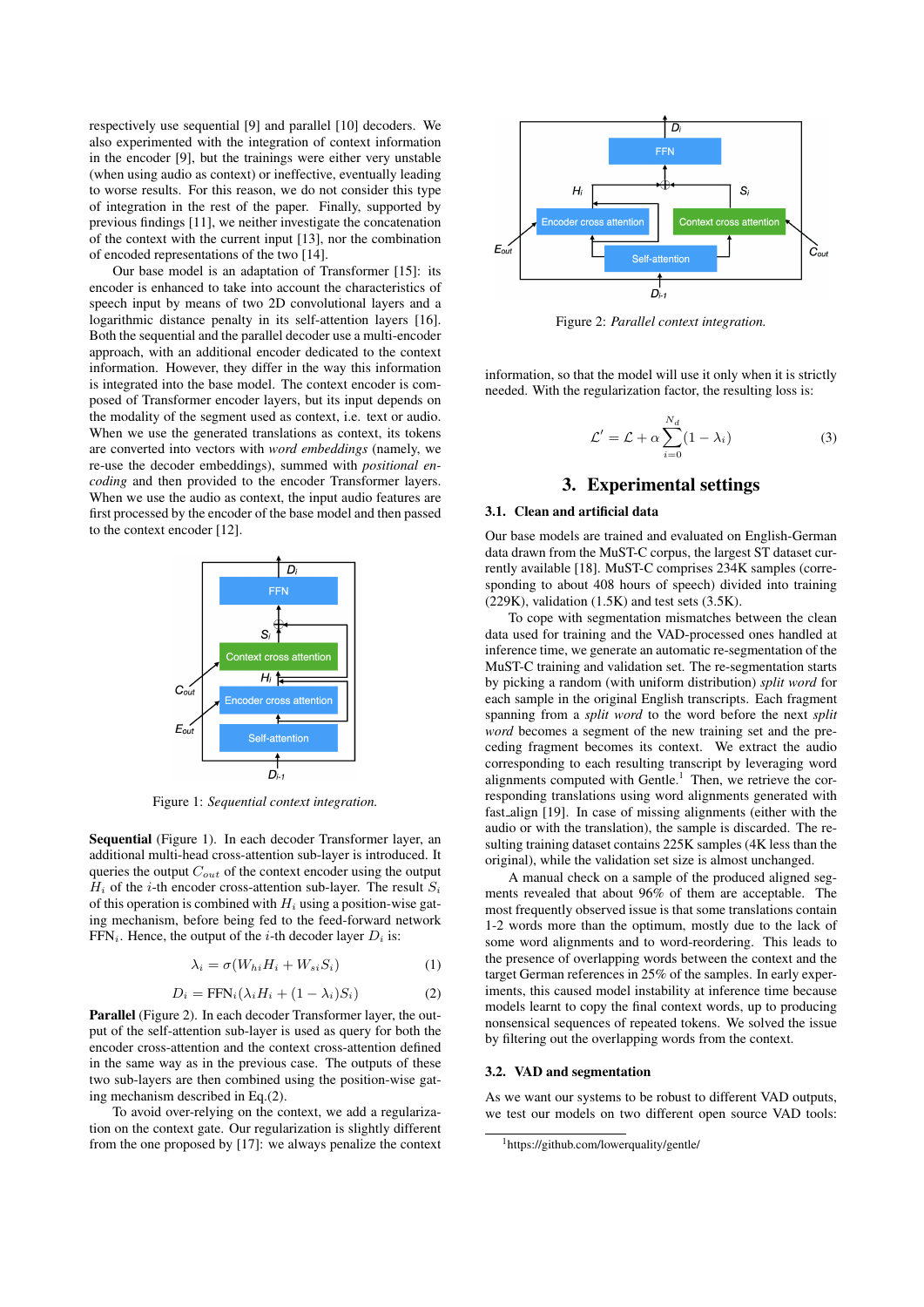LIUM  $[20]$  and WebRTC's VAD.<sup>2</sup> For WebRTC we tested all the possible configurations, varying the *frame size* (allowed values are 10ms, 20ms and 30ms) and the *aggressiveness* (ranging from 0 to 3, extremes included). We discarded those producing either too long ( $> 60s$ ) or too many segments ( $> 5,100$ , i.e. twice the segments of the original sentence-based segmentation of the MuST-C test set). In this way, we ended up with three configurations, whose characteristics are described in Table 1.

Overall, the segments produced by WebRTC have much higher variance in their length (ranging from 0.40s to 58.62s) compared to LIUM (from 2.50s to 18.63s) and are significantly more ( $> 3,500$  vs 2,725). As anticipated in  $\S1$ , this can affect the final performance of neural ST models, for which handling very long/short segments is difficult. However, from a qualitative standpoint, a manual inspection of 50 samples showed that the split times selected by LIUM are less accurate than those selected by WebRTC: while the former often splits fluent speech, the latter always selects positions in which the speaker is silent.

Table 1: *Statistics for different segmentations of the MuST-C test set. "Man." refers to the original sentence-based segmentation.*

| <b>System</b><br><b>Frame size</b><br>Aggress. | Man.  | LIUM  | WebRTC<br>30 <sub>ms</sub><br>20ms<br>20ms<br>3 |       |       |
|------------------------------------------------|-------|-------|-------------------------------------------------|-------|-------|
| % filt. audio                                  | 14.66 | 0.00  | 11.27                                           | 9.53  | 15.58 |
| Num. segm.                                     | 2.574 | 2,725 | 3.714                                           | 3,506 | 5,005 |
| Max len. $(s)$                                 | 51.97 | 18.63 | 48.84                                           | 58.62 | 46.76 |
| Min len. $(s)$                                 | 0.05  | 2.50  | 0.60                                            | 0.40  | 0.40  |

#### 3.3. Training settings

All our models are optimized with label smoothed cross entropy [21] using the Adam optimizer [22] with a learning rate starting from  $3 \cdot 10^{-4}$ , increasing linearly up to  $5 \cdot 10^{-4}$  in the first 5, 000 steps and then decaying with inverse square root policy. The overall batch size was 512 *(audio, translation)* pairs. We used the *BIG* configuration from [16] regarding all layers' hidden sizes. The number of context encoder layers  $N_c$  is set to 1, as [9] shows that this leads to the best results. Since [11] has demonstrated that poorly regularized systems can lead to ambiguous results when integrating context, we used 0.2 dropout and *SpecAugment* [23] to prevent this issue.

We performed preliminary experiments on a baseline model ( $BASE_MUSTC$ ) with 8 encoder layers  $N_e$  and 6 decoder layers  $N_d$  trained on the MuST-C En-De training set. Since models using the generated translations as context are affected by exposure bias, we wanted to test our solution also in more realistic conditions, with a stronger baseline model trained in rich data conditions. This model (*BASE ALL*) was trained with  $N_e$  set to 11 and  $N_d$  to 4, on all the data available for the IWSLT 2020 evaluation campaign,<sup>3</sup> with knowledge distillation from an MT model and synthetic data generated translating the transcripts of ASR corpora. Its training involves a pre-training on the synthetic data, a fine-tuning on the data having ground-truth translations and a second fine-tuning using label-smoothed cross entropy instead of knowledge distillation [24].

All the context-aware models are initialized with the corresponding baseline model trained on sentence-segmented data.

We experimented with freezing all the pre-trained parameters as in [9], but freezing the decoder weights turned out to be harmful. If freezed, decoder's layers are not able to adapt to the new inputs (with different segmentation) and this slows down convergence and leads to worse results. We hence freeze only the encoder. Our code is based on fairseq [25] and is available at https://github.com/mgaido91/FBK-fairseq-ST.

Textual data were pre-processed with tokenization and punctuation normalization performed using Moses [26], and were segmented with 8, 000 BPE merge rules [27]. For the audio, we applied 40 Mel filters with window size of 25ms and stride of 10ms, performing speaker normalization with XNMT [28]. To avoid out-of-memory errors, we excluded from the training set the audio segments longer than 20 seconds.

In all cases, evaluation is performed on the best model according to the loss on the validation set. The metrics used are BLEU [29] and TER [30], computed against the reference translations in the MuST-C En-De test set.

### 4. Results

We performed preliminary experiments with *BASE MUSTC* (scoring 21.08 BLEU on the original MuST-C En-De test set) to compare the context integration techniques and select the most suitable one for ST. We then compared the fine-tuning with the context-aware models using the stronger baseline model *BASE ALL* (scoring 27.55 BLEU on the original test set).

Table 2: *Evaluation results on the VAD-segmented test set. Notes: SRC=audio as context; TGT=generated translation as context; SEQ=sequential; PAR=parallel.*

|                   | <b>LIUM</b> | <b>WebRTC</b> |         |        |  |
|-------------------|-------------|---------------|---------|--------|--|
|                   |             | 3, 30ms       | 2, 20ms | 3,20ms |  |
| <b>BASE MUSTC</b> | 17.32       | 17.82         | 17.75   | 16.31  |  |
| <b>SRC SEO</b>    | 19.08       | 18.81         | 18.00   | 17.42  |  |
| <b>SRC PAR</b>    | 19.25       | 18.90         | 18.25   | 17.30  |  |
| <b>TGT SEQ</b>    | 19.57       | 19.21         | 18.81   | 17.60  |  |
| <b>TGT PAR</b>    | 20.01       | 18.98         | 18.82   | 17.32  |  |

#### 4.1. Context information and integration

Table 2 shows that all the tested approaches outperform the baseline on VAD-segmented data with a margin that ranges from 0.25 to 2.69 BLEU points. This indicates that the context is useful to mitigate the effect of VAD-based segmentation. On LIUM, our models achieve the highest score (*TGT PAR*, 20.01 BLEU) and the largest gain over the baseline; on WebRTC the improvements are significant but smaller. We argue that the reason lies in the different characteristics of the two tools. The split positions selected by LIUM do not always correspond to actual pauses in the audio, which prevents the baseline model from disposing of all the information necessary for translation. This information, instead, is available to the context-aware models as they can access the previous segment. WebRTC, instead, produces very long/short segments, whose effect on context-aware models is limited: the contribution of adding the previous segment is low both in case of very long segments, as only the first part is influenced by it, and in case of very short ones, as having a short segment as context means adding little information. We also experimented with including manually-segmented data, but it was not beneficial for any of our models.

<sup>&</sup>lt;sup>2</sup>https://webrtc.org/. We use the open-source Python interface https://github.com/wiseman/py-webrtcvad

<sup>&</sup>lt;sup>3</sup>http://iwslt.org/doku.php?id=offline\_speech\_translation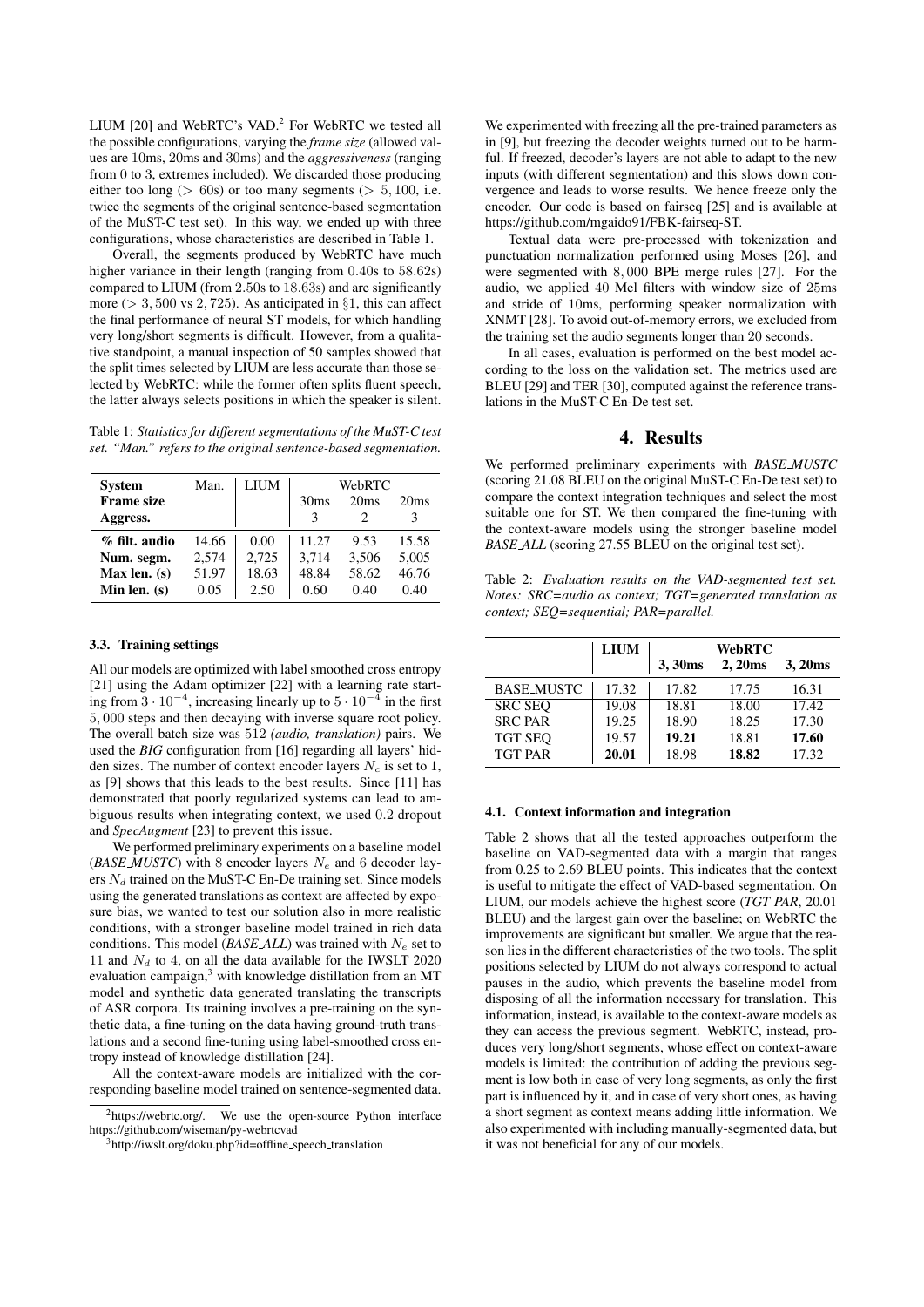|                  | LIUM                                      |                    | <b>WebRTC</b>       |                      |                   |                    |                     |                      |
|------------------|-------------------------------------------|--------------------|---------------------|----------------------|-------------------|--------------------|---------------------|----------------------|
|                  |                                           |                    | $AGG=3$ , $FS=30ms$ |                      | $AGG=2, FS=20ms$  |                    | $AGG=3$ , $FS=20ms$ |                      |
|                  | BLEU $($ <sup><math>\dagger)</math></sup> | TER $(\downarrow)$ | BLEU $(\uparrow)$   | TER $( \downarrow )$ | BLEU $(\uparrow)$ | TER $(\downarrow)$ | BLEU $(\uparrow)$   | TER $( \downarrow )$ |
| <b>BASE_ALL</b>  | 19.66                                     | 76.57              | 22.07               | 67.08                | 21.98             | 66.83              | 19.59               | 72.62                |
| <b>FINE-TUNE</b> | 22.48                                     | 64.21              | 23.48               | 60.03                | 23.40             | 61.54              | 21.35               | 63.90                |
| TGT SEO          | 23.18                                     | 58.60              | 22.85               | 58.49                | 22.59             | 59.79              | 21.11               | 60.51                |
| $+$ REG          | 23.88                                     | 58.81              | 23.61               | 58.57                | 23.15             | 60.36              | 21.88               | 60.97                |
| <b>TGT PAR</b>   | 23.77                                     | 59.02              | 23.34               | 58.94                | 22.91             | 60.09              | 21.75               | 60.77                |
| + REG            | 23.91                                     | 58.95              | 23.51               | 58.64                | 23.40             | 59.95              | 22.03               | 60.83                |

Table 3: *Comparison between base model, fine-tuning and context-aware models.*

Looking at the context modality (text vs audio), we observe that supplying the previously generated translation (TGT\*) yields higher BLEU scores than supplying its corresponding audio (SRC\*) with both the integration types (\*SEQ and \*PAR). This suggests that the audio representation produced by current ST models is less suitable than text to extract useful content information to support traslation. In light of these observations, we decided to proceed with *TGT SEQ* and *TGT PAR* in the following experiments with the stronger *BASE ALL* model.

#### 4.2. Context vs fine-tuning

In this section, we compare the performance of the fine-tuning and the context-aware solutions. In this way, we can disentangle the benefits produced by the context and those due to the use of artificial training data.

The results in Table 3 show that: *i)* fine-tuning on the artificial data produces significant gains over *BASE ALL* (respectively, 2.82 BLEU points on LIUM and from 1.41 to 1.76 on WebRTC), and *ii) TGT PAR* outperforms *TGT SEQ* on all datasets (by 0.32 to 0.64). *TGT PAR* without regularization is superior to the fine-tuning when the VAD splits very aggressively (21.75 vs 21.35 on WebRTC 3, 20ms) or in non-pause positions (23.77 vs 22.48 on LIUM). On the other VAD configurations, the results are close, but inferior to the fine-tuning. Our intuition is that this behavior is caused by the noise added by the context-attention when the context is not needed. This is confirmed by the results obtained adding the context-gate regularization presented in Eq. (3) (*TGT PAR+REG* and *TGT SEQ+REG*). The regularization allows our best context-aware model (*TGT PAR+REG*) to outperform the fine-tuned model on 3 out of 4 VAD configurations tested (in one case BLEU is on par) and improves both integration types. *TGT SEQ* benefits more from it, closing the gap with *TGT PAR*. The value of the hyperparameter  $\alpha$  was chosen among 0.01, 0.02, 0.04 and 0.08: we set it to 0.04 as it provided the best loss on the validation set.

The difference between context-aware models and finetuning is even more evident if we consider the TER metric (the lower the better). In this case, *TGT SEQ* obtains the best scores in every setting, but the results of all context-aware models are close and are 2 to 6 points better than those obtained with finetuning. We also noticed that 1-,2-,3- and 4-gram BLEU scores are always significantly higher for the context-aware solutions than for the fine-tuning, even when the overall BLEU scores are similar. The reason lies in the brevity penalty, as the contextaware models produce shorter translations. Interestingly, the best result (23.91 BLEU) is obtained by exploiting the context in one of the hardest segmentations for the base model (19.66 BLEU). This is coherent with the behavior observed in §4.1.

### 5. Analysis

We performed a manual analysis of the translations produced by the baseline and by our best context-aware model (*TGT PAR* + REG) on the LIUM-segmented test set. The goal was to check whether the gains are actually due to the use of contextual information and to understand how this information is exploited. We noticed three main issues solved by the context-aware approach. They are all related to the presence of sub-sentential fragments located at the beginning or the end of a segment. First, these fragments are often ignored by the baseline model. Being trained only on well-formed sentences from the clean MuST-C corpus, this model seems unable to handle segments reflecting truncated sentences and, instead of returning partial translations, it opts for ignoring part of the input audio. Second, the base model produces *hallucinations* [31] trying to translate a sub-sentential fragment into a well-formed target sentence. Our models, instead, produce the translation corresponding to the incomplete fragment. Third, the baseline model translates the sub-sentential fragment and the adjacent sentence in the same segment into one single output sentence, mixing them. In contrast, our models are able to translate them separately.

#### 6. Conclusions

We studied how to make ST models trained on data segmented at sentence-level robust to VAD-segmented audio supplied at inference time. To this aim, we explored different approaches to integrate contextual information provided by the segment preceding the one to be translated. Our experiments show that adopting a context-aware architecture, combined with training on artificial data generated with random segmentation, is beneficial to improve final translation quality. We also demonstrate that, compared to the best automatic segmentation (22.07 BLEU), context-aware models achieve results that are similar in the worst case (22.03) and significantly better in the best case (23.91). In this case, our context-based approach allows to reduce by 55% the performance gap of the base model (19.66) with respect to optimal (i.e. sentence-level) manual segmentation (27.55). All in all, this suggests that working on models' robustness to sub-optimal VAD segmentation is at least as promising as improving the segmentation itself.

## 7. Acknowledgements

This work is part of the "End-to-end Spoken Language Translation in Rich Data Conditions" project, $4$  which is financially supported by an Amazon AWS ML Grant.

<sup>4</sup>https://ict.fbk.eu/units-hlt-mt-e2eslt/